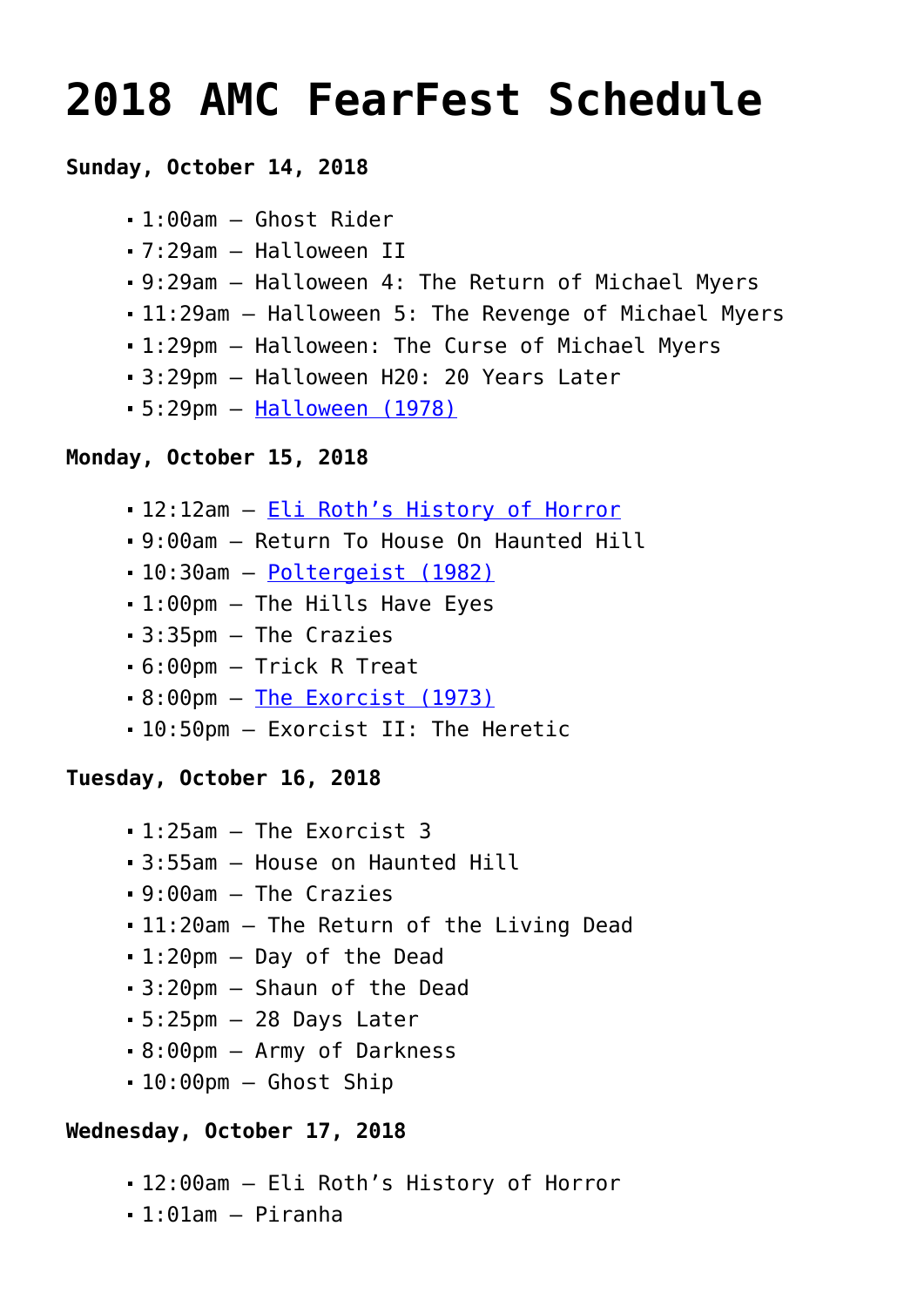- 3:01am Lake Placid
- 4:59am Eli Roth's History of Horror
- 9:00am The Apparition
- 10:55am Eight Legged Freaks
- 1:25pm I, Frankenstein
- $-3:25$ pm  $-$  Horns
- 5:55pm Ghost Ship
- 8:00pm Curse of Chucky
- 10:05pm Cult of Chucky

# **Thursday, October 18, 2018**

- 12:10am Curse of Chucky
- 2:10am Eli Roth's History of Horror
- 3:11am Alien
- 5:45am Invasion of the Neptune Men
- 9:00am – [Halloween \(1978\)](https://www.halloweenmoviesontv.com/halloween-movies-a-to-z/halloween-1978/)
- 11:00am Halloween II
- 1:00pm Halloween 3: Season of the Witch
- 3:00pm Halloween 4: The Return of Michael Myers
- 5:00pm Halloween 5: The Revenge of Michael Myers
- 7:00pm Halloween 6: The Curse of Michael Myers
- 9:00pm – [Halloween \(1978\)](https://www.halloweenmoviesontv.com/halloween-movies-a-to-z/halloween-1978/)
- 11:05pm Halloween H20: 20 Years Later

# **Friday, October 19, 2018**

- 1:05am Halloween (2007)
- 3:35am Halloween II
- 5:40am Violent Midnight
- 9:00am Halloween 3: Season of the Witch
- 11:00am Halloween 4: The Return of Michael Myers
- 1:00pm Halloween 5: The Revenge Of Michael Myers
- 3:00pm Halloween: The Curse of Michael Myers
- 5:00pm Halloween (2007)
- 7:30pm – [Halloween \(1978\)](https://www.halloweenmoviesontv.com/halloween-movies-a-to-z/halloween-1978/)
- 9:35pm Halloween H20: 20 Years Later

#### **Saturday, October 20, 2018**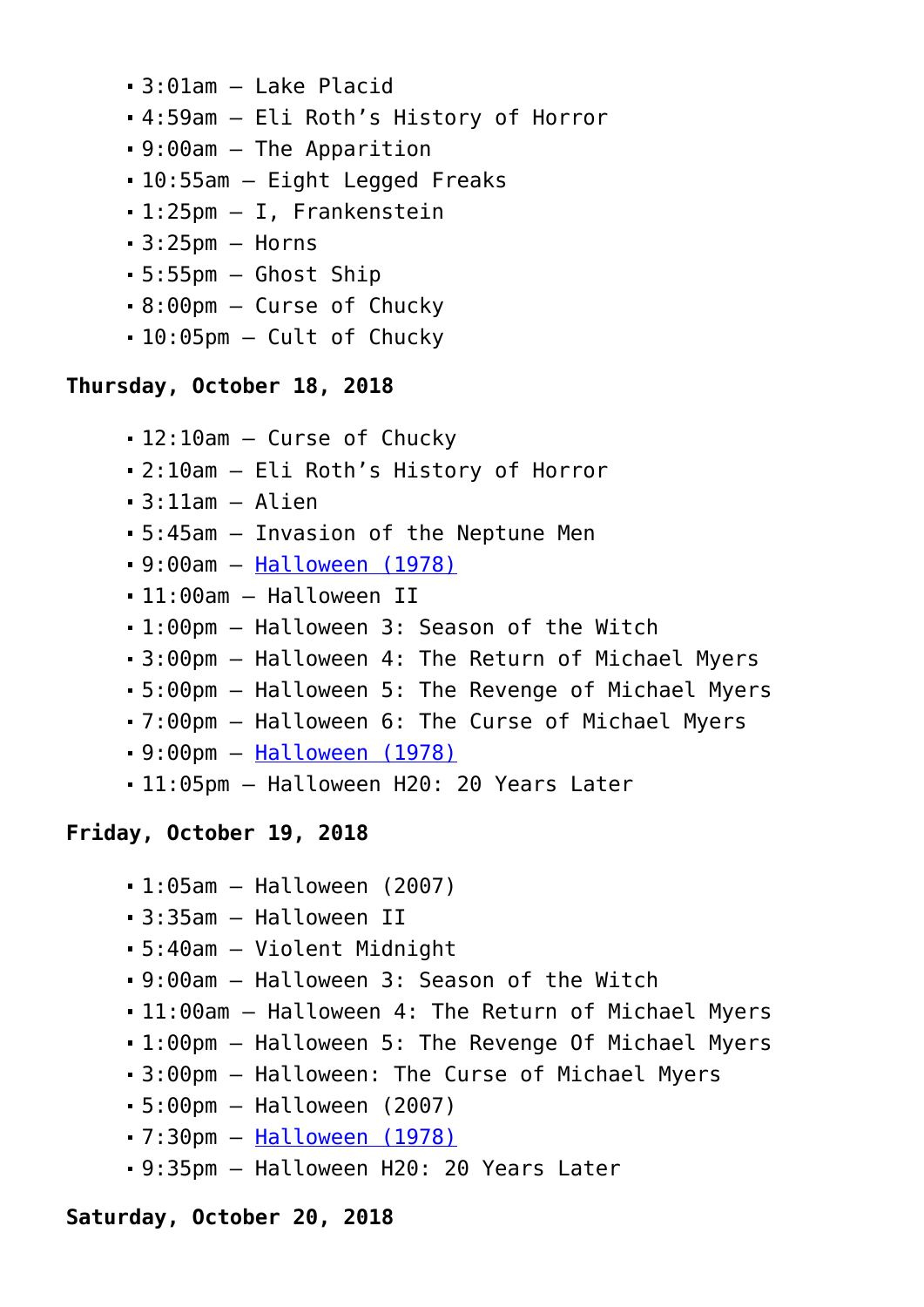- 12:41am Eli Roth's History of Horror
- 3:48am Eli Roth's History of Horror
- $-4:49$ am  $-$  Piranha 3DD
- 6:30am Graveyard Shift
- 8:30am The Dead Zone
- 11:00am Firestarter
- 1:30am Misery
- $-4:00$ pm Thinner
- 6:00pm Silver Bullet
- 8:00pm Christine
- $-10:05$ pm  $-1408$

## **Sunday, October 21, 2018**

- 12:35am The Mist
- 3:25am – [Carrie \(1976\)](https://www.halloweenmoviesontv.com/halloween-movies-a-to-z/carrie-1976/)
- 5:45am The Creation of the Humanoids
- 6:00am How to Make a Monster
- 6:15am War of the Colossal Beast
- 6:29am Creepshow
- 9:29am Silver Bullet
- 11:29am Christine
- 1:34pm – [The Exorcist \(1973\)](https://www.halloweenmoviesontv.com/halloween-movies-a-to-z/the-exorcist-1973/)
- 4:24pm – [Friday the 13th \(1980\)](https://www.halloweenmoviesontv.com/halloween-movies-a-to-z/friday-the-13th-1980/)

#### **Monday, October 22, 2018**

- 12:14am Eli Roth's History of Horror
- 4:30am Eli Roth's History of Horror
- 5:32am Corridors of Blood
- 5:46am War of the Colossal Beast
- 9:00am Candyman: Farewell to the Flesh
- 10:50am Freddy's Dead: The Final Nightmare
- 12:50pm Wes Craven's New Nightmare
- 3:25pm Friday the 13th (2009)
- 5:30pm Halloween (2007)
- 8:00pm Halloween H20: 20 Years Later
- 10:00pm Eli Roth's History of Horror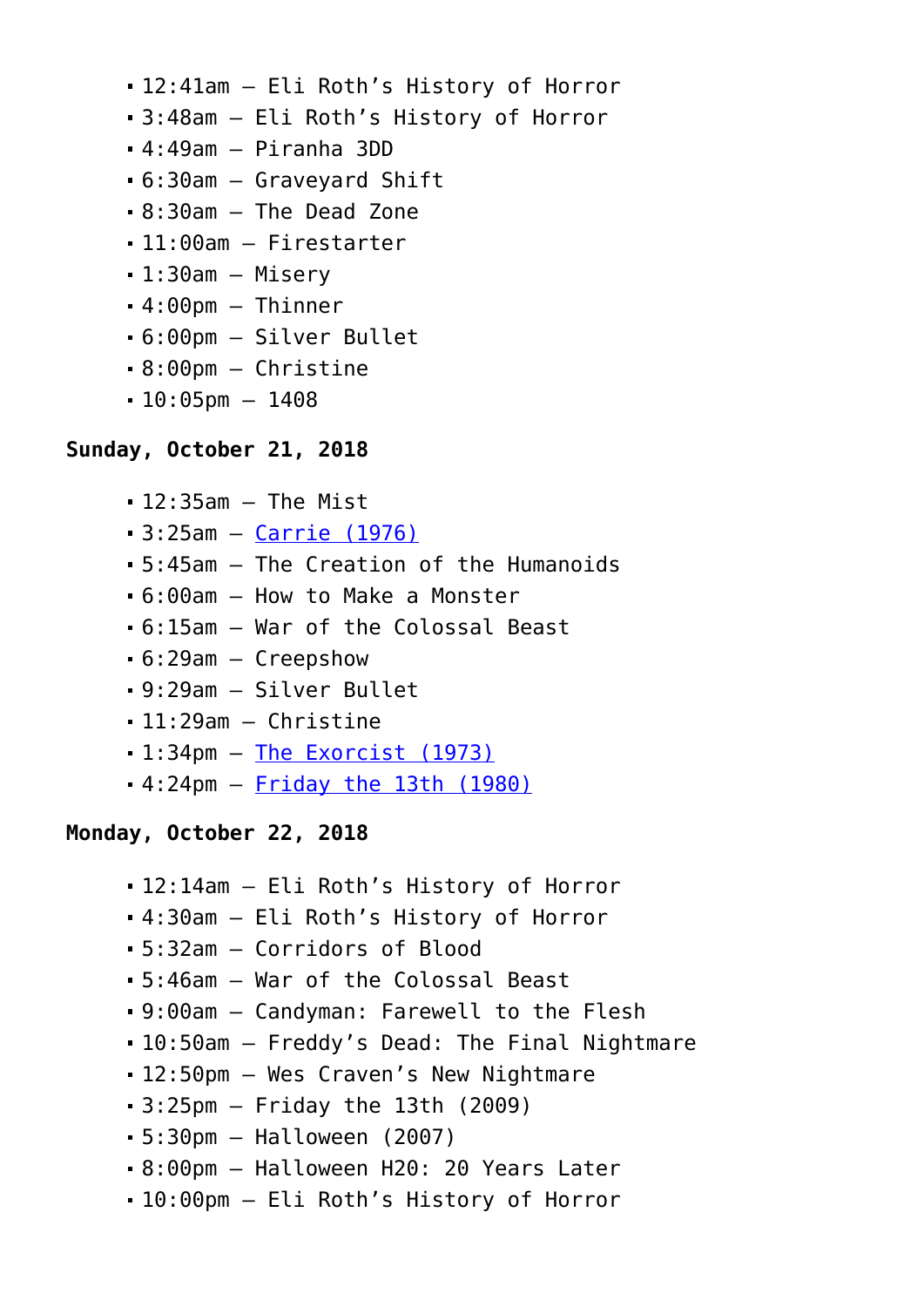11:00pm – Jeepers Creepers

## **Tuesday, October 23, 2018**

- 1:00am Exorcist: The Beginning
- 3:30am Maximum Overdrive
- 5:45am Voodoo Woman
- 9:00am The Gallows
- 11:00am Scream 4
- 1:30pm House of Wax
- 4:00pm Final Destination 2
- 6:00pm Final Destination 3
- 8:00pm Curse of Chucky
- 10:05pm Cult of Chucky

## **Wednesday, October 24, 2018**

- 12:10am Eli Roth's History of Horror
- 1:12am Eli Roth's History of Horror
- 2:12am Thirteen Ghosts
- 4:15am Return to House on Haunted Hill
- 9:00am The Walking Dead
- 10:07am Children of the Corn: Genesis
- 12:03pm Curse of Chucky
- 2:03pm Cult of Chucky
- 4:03pm -Trick 'r Treat
- 6:00pm Thirteen Ghosts
- 8:00pm Abraham Lincoln: Vampire Hunter
- 10:35pm Fright Night

# **Thursday, October 25, 2018**

- 1:05am An American Werewolf in London
- $-3:10$ am Mirrors
- 5:45am Corridors of Blood
- 9:00am War of the Colossal Beast
- 10:00am The Exorcist 3
- $-12:30$ pm  $-$  The Omen
- 3:00pm The Exorcism of Emily Rose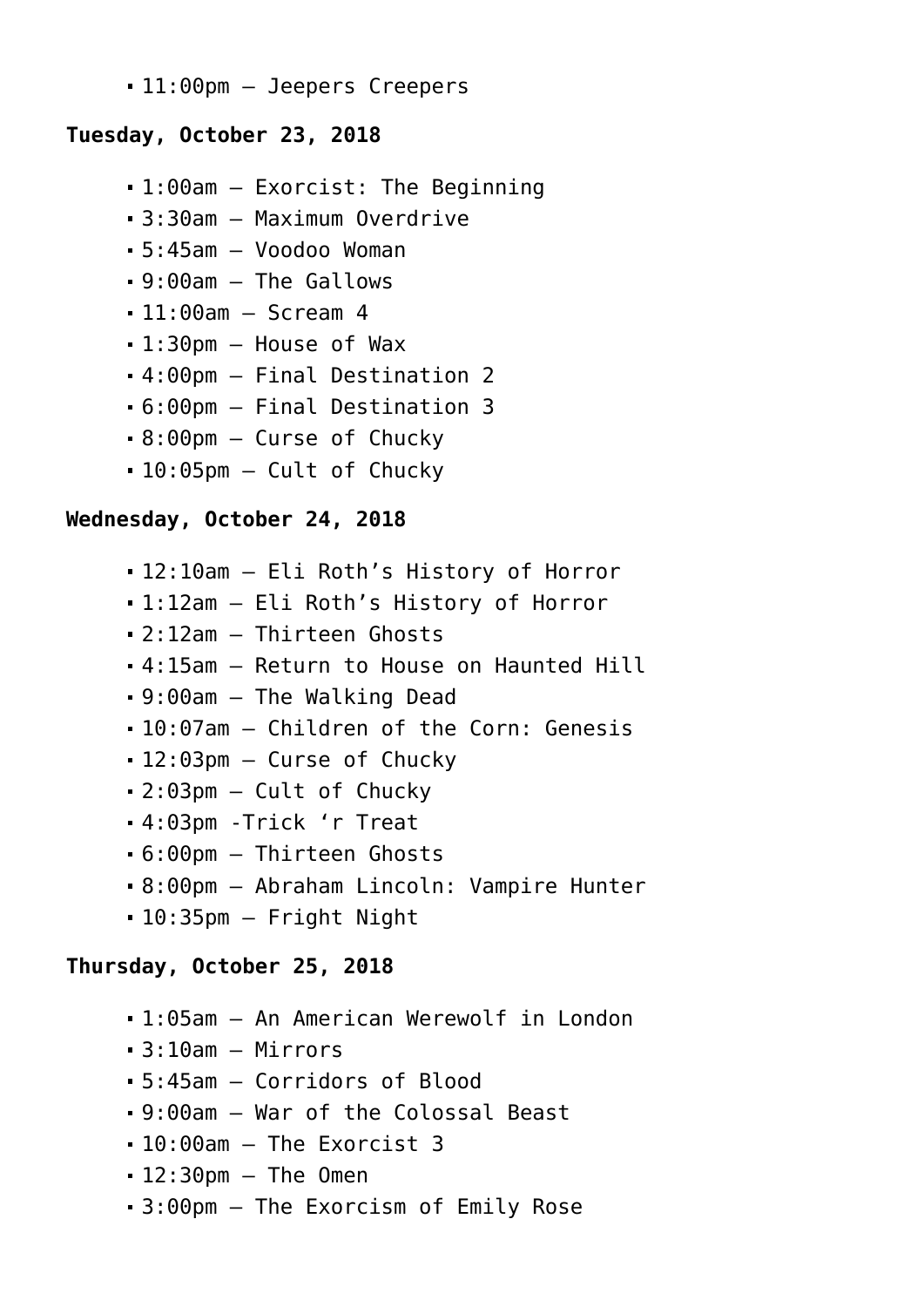- 5:30pm Exorcism 2: The Heretic
- 8:00pm The Exorcist
- 10:50pm Annabelle

# **Friday, October 26, 2018**

```
1:10am – Prince of Darkness
```
- 3:40am Eli Roth's History of Horror
- 4:43am Eli Roth's History of Horror
- 5:44am Violent Midnight
- 9:00am Hellraiser: Revelations
- 10:00am Hellraiser: Bloodline
- 12:00pm Hellraiser: Inferno
- 2:30pm Hellraiser: Hellseeker
- 4:30pm Hellraiser: Deader
- 6:30pm Hellraiser: Hellworld
- 8:30pm Hellraiser
- 10:30pm Hellraiser 3: Hell on Earth

## **Saturday, October 27, 2018**

- 12:30am The Walking Dead
- 1:37am Talking Dead
- 2:37am Eli Roth's History of Horror
- 3:39am Eli Roth's History of Horror
- 4:39am The Walking Dead
- 5:46am The Creation of the Humanoids
- 6:01am The People Under the Stairs
- 8:30am Fright Night
- 11:00am Silver Bullet
- 1:00pm Christine
- 3:00pm Thirteen Ghosts
- 5:00pm Friday the 13th (2009)
- 7:03pm Friday the 13th (1980)
- 9:08pm Friday the 13th, Part 2
- 11:13pm Friday the 13th Part 3

#### **Sunday, October 28, 2018**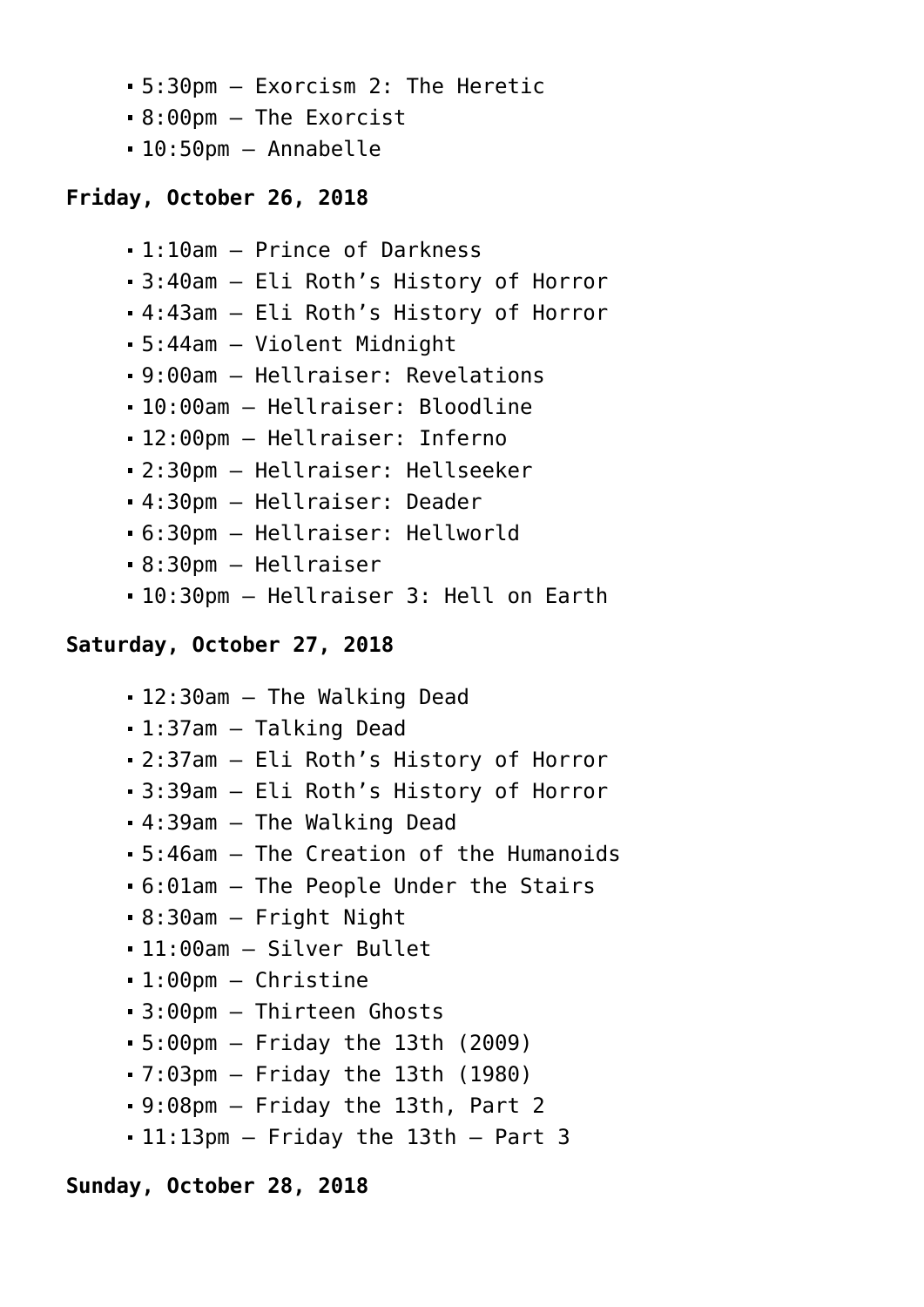- 1:13am Friday the 13th: The Final Chapter
- $-3:13$ am Friday the 13th A New Beginning
- 5:13am Friday the 13th, Part 6: Jason Lives
- 7:13am Friday the 13th Part 7 The New Blood
- 9:13am Friday the 13th Part 8: Jason Takes Manhattan
- 11:13am Jason Goes to Hell: The Final Friday
- $-1:13$ pm Friday the 13th (1980)
- 3:18pm Friday the 13th (2009)

## **Monday, October 29, 2018**

- 12:10am Eli Roth's History of Horror
- 4:20am Eli Roth's History of Horror
- 9:00am Halloween (1978)
- $-11:00$ am Halloween 2
- 1:00pm Halloween 3: Season of the Witch
- 3:00pm Halloween 4: The Return of Michael Myers
- 5:00pm Halloween 5: The Revenge of Michael Myers
- 7:00pm Halloween: The Curse of Michael Myers
- 9:05pm Halloween H20: 20 Years Later
- 11:05pm Halloween (2007)

#### **Tuesday, October 30, 2018**

- 1:35am Halloween (1978)
- 3:40am Halloween 2
- 5:45am War of the Colossal Beast
- 9:00am Halloween 4: The Return of Michael Myers
- 11:00am Halloween 5: The Revenge of Michael Myers
- 1:00pm Halloween: The Curse of Michael Myers
- 3:00pm Halloween (1978)
- 5:05pm Halloween H20: 20 Years Later
- 7:05pm Halloween (2007)
- 9:30pm Halloween (1978)
- 11:35pm Halloween 2

# **Wednesday, October 31, 2018**

**HAPPY HALLOWEEN!**